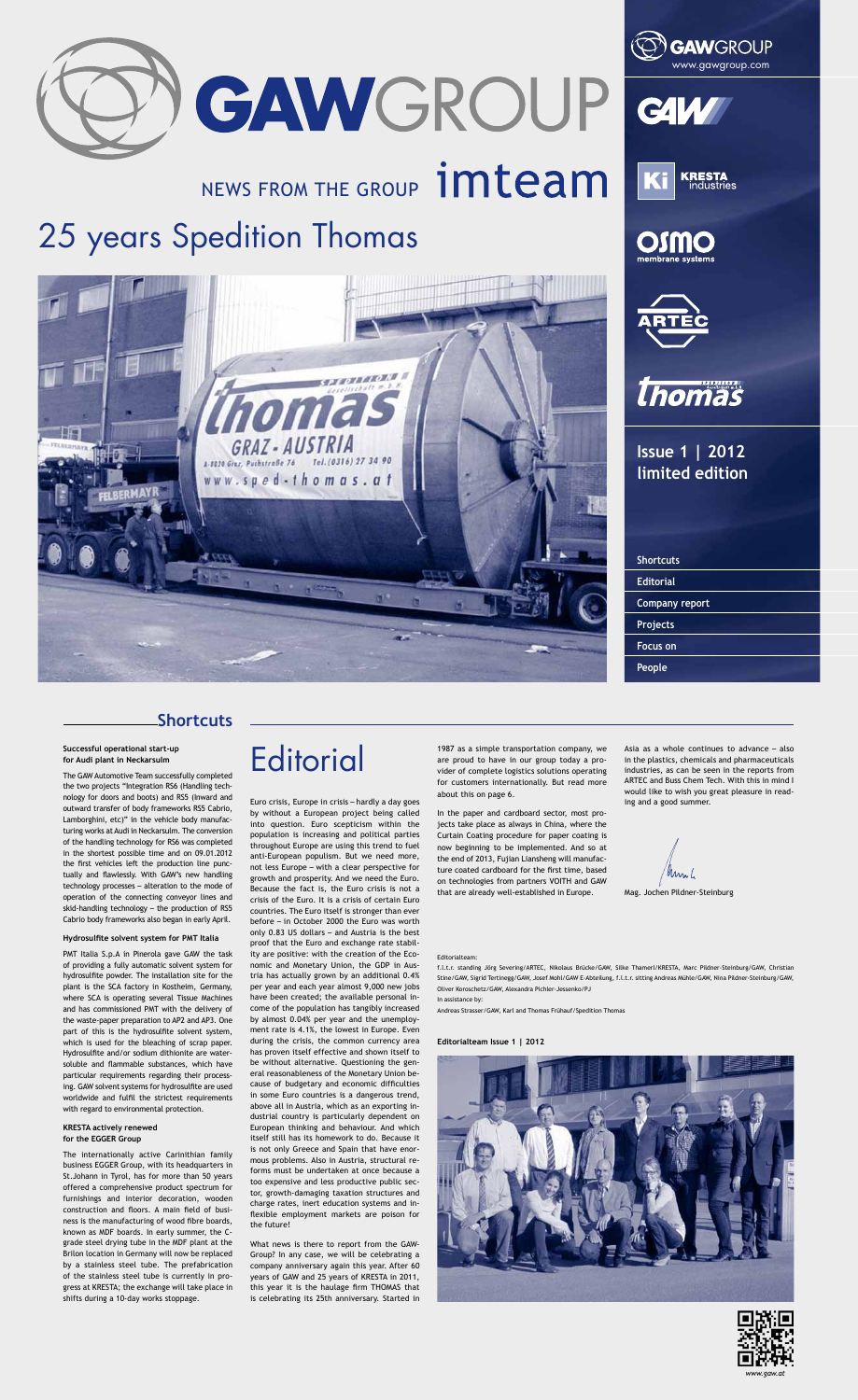### **PROJECTS**

**KRESTA Montage-Management (KMM) was**<br>**K** founded at the beginning of March 2012 as a subsidiary of KRESTA industries. The focus of the company lies on the recruiting of qualified employees for deployment in industrial plant construction with a focus on welding construction for metal structures, in assembly etc.

# **KRESTA** Montage-Management (KMM)

In the selection of qualified employees and personnel deployment planning, the main focus is on technical expertise and high levels of working efficiency.

The KMM company headquarters is in Sarajevo, the capital of Bosnia and Herzegovina; the company is managed by Mr Edin Manko, Director and Mr Damir Mujcinovic, Management.







1 Welding construction

2 Industrial plant construction

### **COMPANY REPORT**

## New cardboard machine For curtain coating, with Curtain Coating Technology in China

For curtain coating,<br>Fujian Liansheng relies on the

#### *The Curtain Coating procedure*

*The Curtain Coating procedure is a new, future-oriented technology being used increasingly in paper processing. In comparison to classic procedure it offers a range of advantages:* 

 ${\mathbf A}$ t the Longhai location in the Fujian prov-<br> ${\mathbf A}$ ince in south-east China, the Chinese cardboard producer Fujian Liansheng invested in a new cardboard machine and GAW was commissioned within the framework of the overall package given to Voith with the supply of the coating plant and the work stations. The coating processing is designed and implemented both for the primer, middle and top coats, with the middle coat being applied using curtain coating.

*besides the almost perfect coating of raw paper it is possible to apply several layers simultaneously in just one work step, allowing considerable time and cost savings. Furthermore, the procedure works without excess paint and enables the very economical use of expensive special products.*

The new cardboard machine BM8 is the first for Fujian Liansheng generating coated cardboard, the results of which were enthralling in the tests conducted with curtain coating in the run-up to the awarding of the contract, making the decision to have the project implemented by Voith / GAW a quick one. Projects already implemented

with this new technology from the two partners also contributed to receiving the contract.

#### **Best positioning in the hard-won Chinese market**

For GAW this is a further success in the Middle Kingdom, where in the course of recent decades countless projects have been implemented successfully in the paper industry. The suburban works of the current commission are to begin early in the coming year and start-up is planned for the end of 2013. Designed with a width of 6.6 metres and a speed of 900 metres per minute, after its completion the BM8 will produce annually approx. 600,000 tons of online coated Greyback-Duplex boxes and Whitetop Testliners. Fujian Liansheng is rapidly driving forward its expansion plans at the Longhai location; progress is being made even this year.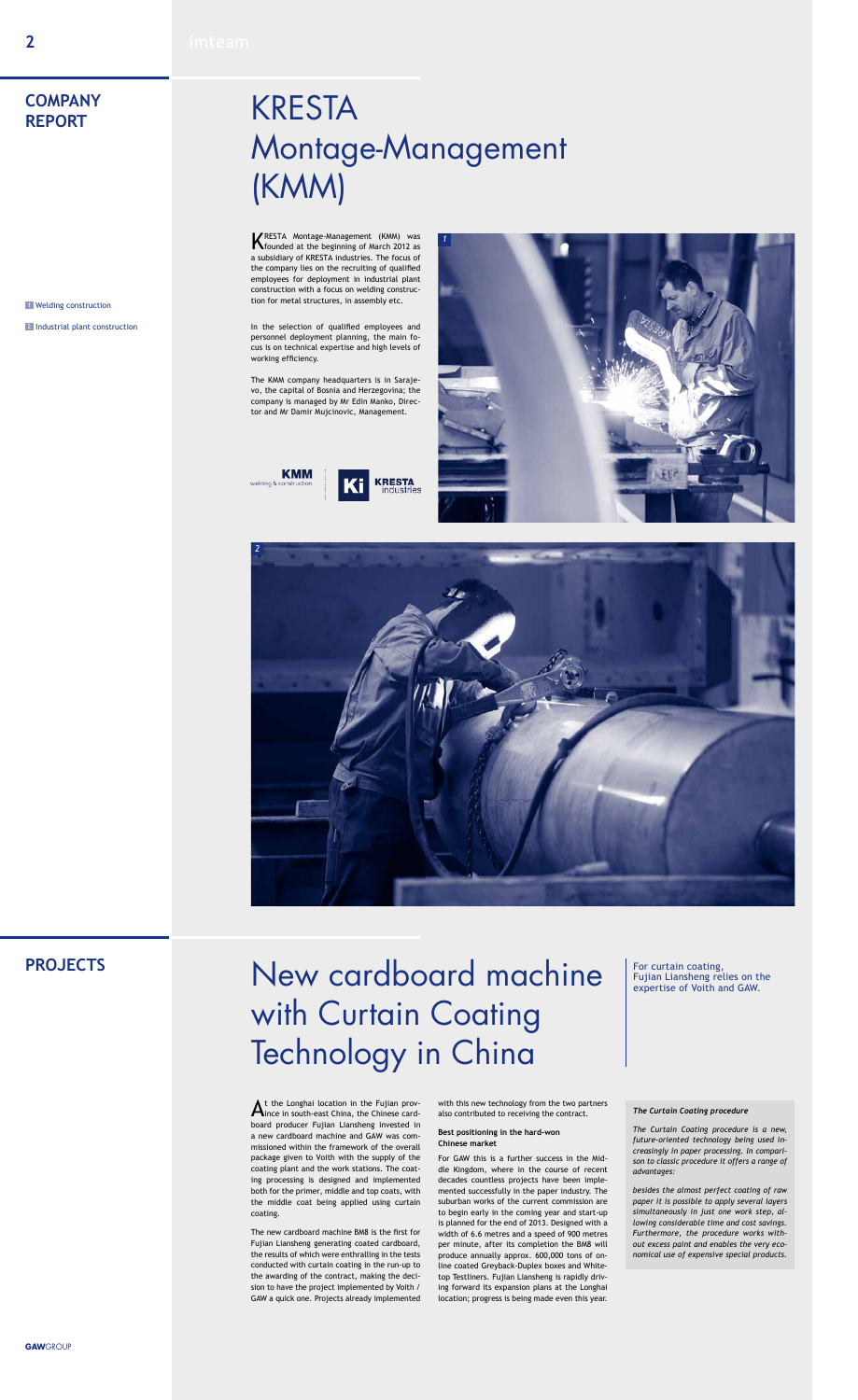## GAW **project TM 5 for**<br>SCA Kostheim, GAW was<br>SCA Kostheim, GAW was Chemicals processing for tissue machine

Within the framework of the Voith project TM 5 for SCA Kostheim, GAW was commissioned to provide chemical processing.

Kostheim, near Mainz, is one of the many locations of the global Hygiene and Paper Group SCA, which develops and produces hygiene products, tissue, packaging papers, graphic papers and wood products. At this location, Voith is now constructing a new plant for the manufacture of tissue papers and has commissioned GAW to provide complete chemical processing including storage units, mixing stations and dosing of the coating chemicals for the Yankee cylinder.

With 2,300 employees and 16 paper ma-<br>Weblines, the Mudanjiang Hengfeng Paper Co Ltd. listed on the Shanghai stock exchange is today the largest manufacturer of paper for the tobacco industry in China. Founded as

At 5.5 metres, the new line TM 5 has double the wire width of a standard tissue paper ma-

Ltd., the largest Chinese producer of cigarette papers, now also a member of GAW clientele.

### Advances in continuous curtain coating processing in China

long ago as 1952 and situated in the south-east part of the Heilongjiang province, the factory produces among other things cigarette papers, filter papers, tipping papers, aluminium foils and backing papers as well as hundreds

## GAW technology for suangdong Guanhao Chinese special paper manufacturer

of types of industrial speciality papers. The products are sold both on the national and international markets.

#### **ContiMixer** – **another commendation in China**

Guangdong Guanhao High-Tech Co., Ltd,<br>
Gone of the largest producers of special papers in China, appreciates the competence and expertise of the Styrian plant manufacturer when solutions for special coating requirements are in question. So in 2003, a complete coating kitchen including work stations and the process management system AutomationX had already been supplied for the production of non-carbon papers, thermo sensitive papers and inkjet papers.

> Providing continuous curtain coating processing as set out in the commission from Mudanjiang Hengfeng Paper is now the third Chinese project for GAW in which this sophisticated mixing technology is used. The continuous mode of operation is thus also beginning to be implemented in China, bringing with it a range of both technological and economic advantages. So at constant quality, not only the highest solids content and viscosity can be achieved but significant energy savings can be realised and curtain coating losses can be avoided when recipes are changed.

> Besides the engineering, the entire scope of the commission comprises the supply, assembly and operational start-up of the continuous curtain coating processing, the kaolin and calcium carbonate processing and storage and the work stations on the film press.

> With the Mudanjiang Hengfeng Paper Group, GAW was able to gain a new customer and will naturally do everything possible to convince them in the long term of the quality and sustainability of its products and services. Operational start-up of the plant is fixed for the summer of 2013.

#### **4 GAW ContiMixer**

Guangdong Guanhao relies for

**3** SCA Kostheim

#### **Special coating for thermal paper**

Within the framework of the current commission, GAW will supply the Wet End Chemicals processing, the curtain coating processing and the work stations for the online film sizer on the PM2, as well as two work stations for the offline Curtain Coater – the first of its kind for thermal special paper types in China. Delivery will take place in the autumn.

### **High-performance**

Founded in 1993, Guangdong Guanhao High-Tech Co., Ltd. has specialised primarily in spe-

cial papers such as NCR papers (CF/CFB  /CB), thermal papers and labels, which are used amongst others by tax authorities, the postal service and banks for invoices, labels, FAX papers, lottery tickets, boarding cards, tickets and much more. The new paper machine is designed for a capacity of 125,000 tons per year and will produce NCR and thermal untreated and/or coated papers.

#### *The Yankee Cylinder*

*The Yankee is a stand-alone, multi-functional component, which functions as a large drying cylinder and as a counter-roller to the press rollers. It is the most central, most sophisticated and most expensive component part of every tissue machine.* 

chine and will generate around 60,000 tons of premium hand towel paper per year. Operational start-up is to take place in the spring of 2013.



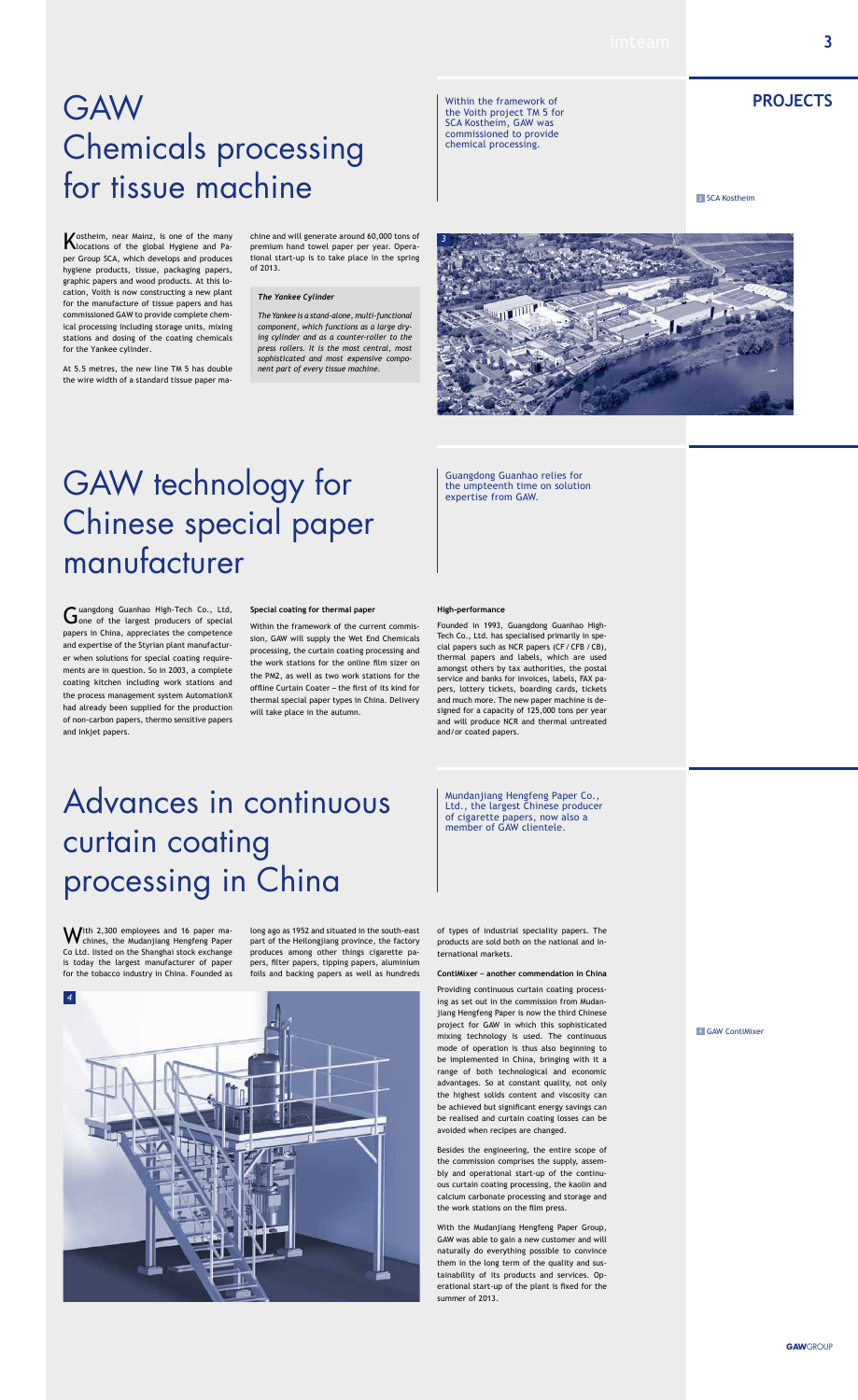Product restructuring within a group demands time and again a rapid and flexible reaction from individual factories with regard to the new requirements. When the UPM location in Plattling found itself in a situation of this kind and was to take over the manufacturing of format papers from the Albbruck factory, it quickly turned to GAW. The Styrian plant manufacturer was already known to be a reliable partner with whom a variety of projects had been implemented jointly.

#### **Three simultaneous projects**

The measures to be carried out in Plattling involved modernisation in three different areas: the supply of the kaolin transfer working con-

### UPM Plattling relies on SAW is implementing three UPM Plattling. GAW like never before

tainer from the PM 11 to PM 10 with pneumatic ball cleaning, capacity increase of PVA processing and the supply of new cationic starch processing at the PM 10 and 11.

The projects are implemented simultaneously, whereby the short time frames of only ten hours for the enhancement of PVA processing represents an extra challenge. Furthermore, the already available plant parts have been retrofitted to ATEX standard. Plant operational start-up took place in May.

GAW is implementing three<br>projects simultaneously at the

The Volkswagen Commercial Vehicles par-<br>
ent factory in Hanover once again proves its mettle. The first pre-series Amarok, to date manufactured only in Pacheco, Argentina, rolled off the assembly line at the beginning of May and from now on 40 000 pickups will leave the plant annually as series production starts at the end of June. In the course of establishing the new model, a new finishing area was also created, with GAW receiving the order for supply of the necessary materials handling technology. The outcome of the project now is that both the T5 Transporter and the Amarok run off the same

### **PROJECTS**

#### **5** UPM Plattling

GAW ensures lucrative follow-up order with successful implementation of the plastic link conveyor pilot project.

**ARTEC** supplied to the foil manufacturer<br>**AS**anfangxiang in the Chinese province of Jiangsu four single-screw extruders, which differ from recycling machines in the conventional sense. Usually, solids in the form of foils, flakes, fibres, grist, etc. are added to the extruder via a pre-compacter and then fused there. The quality of the end product, usually in the form of pellets, is thus positively influence by various processing steps such as degassing or filtering.

line, i.e. over the installed plastic link conveyor system which made extremely complex demands on implementation, due not only to its length but especially to its enormous width and its contrasting low installation height.

#### **Redesign of the finish line Porsche Panamera**

And the next project started in April already. This involved extension of the W-reservoir and integration of the Amarok into the KTL finishing line Porsche Panamera. Materials handling technologies, the existing operator platform

and the light steel construction must be expanded or redesigned in the KTL finishing line area. This line will also create long-term work stations and work stations for trade fair car bodies, equipped with a ventilation system.

The line of the W-reservoir must be extended length-wise by 28 meters: existing air ducts and water pipes will be removed, a steel platform of approx. 40 tons fitted, a sprinkler system and water pipes will be re-installed and a new ventilation system installed. The project is scheduled for completion in August.

### Volkswagen Commercial Vehicles Hanover calling

#### **Degassing of the PET melts leads to quality improvement**

In this project, the extruder is not loaded with solids but directly with the PET melts from customer production. Even the end product is PET melt – prepared to a high quality. The processing of PET at higher temperatures releases oligomeres, which lead to quality defects in foil production. However, if the melt is evacuated before it is added for further processing in the manufacturing process, these oligomeres can be extracted and the quality of the PET melt increases considerably. The vacuum effect in the extruder is used optimally by a screw designed and developed by ARTEC – in collaboration with extrusion experts – with specially adapted mixing parts and a two-level high vacuum system.

The plant will become operational in 2013.

## Special single-screw extruder for the processing of PET melts

Chinese foil manufacturer orders newly developed recycling solution from ARTEC.

#### *UPM*

*UPM is a leading group worldwide in the manufacturing of graphic papers and operates factories in Europe, Asia and the USA; the annual production capacity amounts to approx. 13 million tons. The paper factory at the Plattling location (approx. 140 km northeast of Munich) was founded in 1982 and today is counted among the leading production sites technically in Europe for uncoated magazine papers or those with coatings containing wood. With around 460 employees, up to 780,000 tons of SC and LWC papers are produced each year on three paper machines.*

I when Albert Buss founded a factory in Pratt all began more than 100 years ago in 1884 teln, Switzerland for steel construction. Today, Buss ChemTech AG builds complex plants for the chemical and pharmaceutical industries and as reported by imteam has belonged to the GAWGroup since the takeover by KRESTA Technology AG in the autumn of 2011.

#### **Phosgene Generator for China**

The foundation stone for the successful integration of Buss ChemTech into the group was already laid before the official start. Buss ChemTech was commissioned to supply a modular phosgene generator for a chemical works situated in the Jiangsu province and as technology provider was responsible for its engineering, while KRESTA designed the containment, the metal structure and the assembly. Phosgene is a very reactive gas used in the chemical industry as an important building block for synthesis, but is not to be stored and/or transported because of its hazardousness. The generator supplied to China produces 6,000 kg/h and generates within the plant exactly the amount of phosgene that will be used during the chemical reaction.

#### **Asia advancing**

As in other sectors, the Asian region is increasing in importance primarily as a production location for the chemical and pharmaceutical industries. Many manufacturers of chemicals and medicines have already relocated their production sites between India and China and the already clear presence of Buss ChemTech on these markets is definitely a significant asset in the future cooperation within the company group. As is the rising requirement for overall solutions in the sense of  $EPC(M)^1$  contracts and the customer requirement for ever more complex, customised plant with corresponding performance guarantees.

*1 Engineering, Procurement and Construction, in short EPC, is the special term in construction for the usual form of project management and the associated contract drafting, in which the contractor as primary contractor is obliged to deliver to the client plant that is ready to use, i.e. the engineering, the procurement or manufacturing of all necessary components, project management, assembly on the construction site and the operational start-up of the plant.*

### Swiss-Austrian expertise in demand in Asia

First joint project of Buss ChemTech and KRESTA completed successfully.

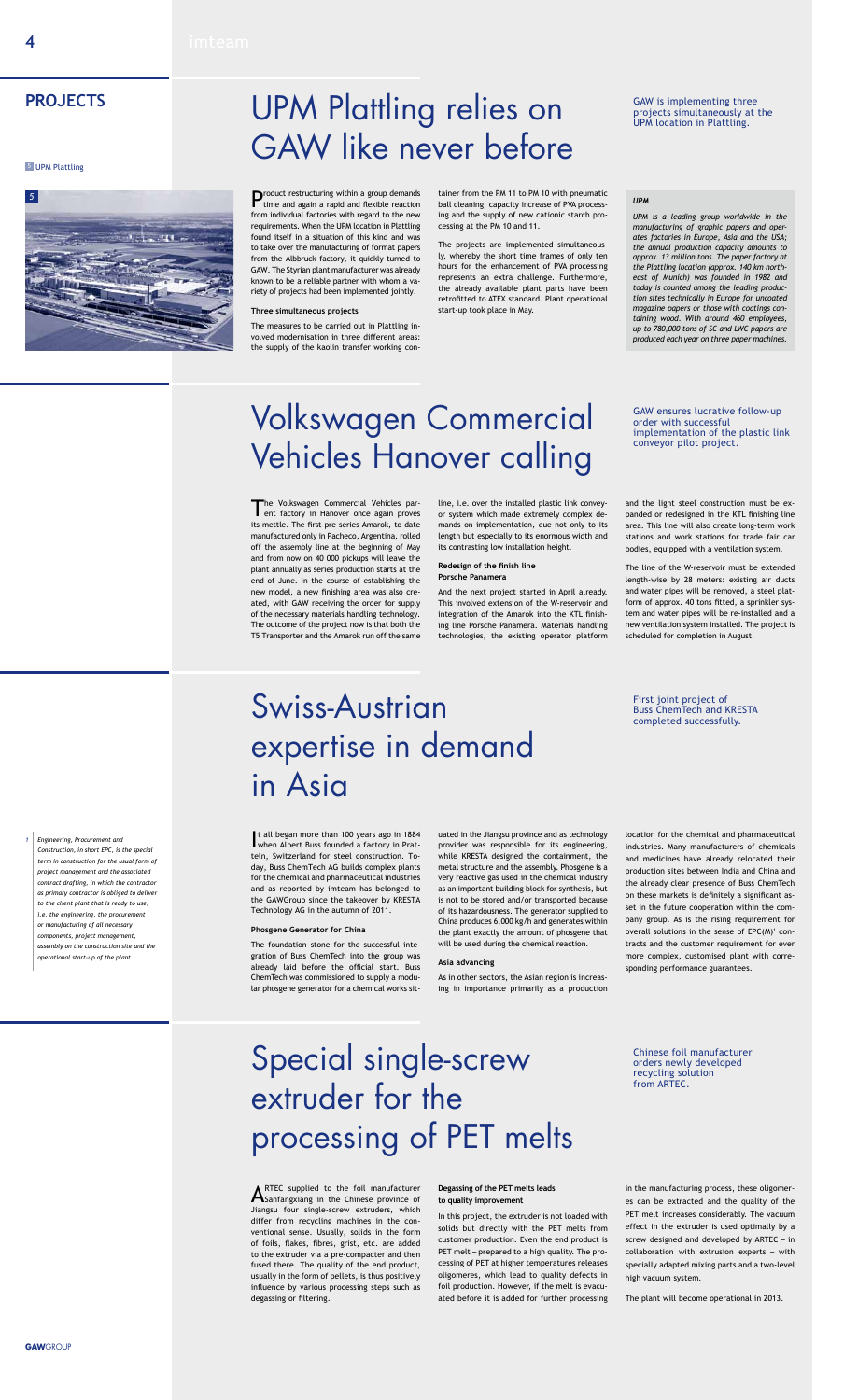## **progress and the Contract of ARTEC establishes itself in Japan PROJECTS** recycling company relies on ARTEC

### OSMO builds river water treatment

## plant in German chemical park

Together with its Japanese business partner<br>
Donautrading in Osaka and against stiff competition, ARTEC has established itself and was commissioned by Umeda Plastics with the supply of a recycling plant.

With 150 employees, the company Umeda Plastics from Inuyama City in central Japan produces high-quality pellets from enmeshed polypropylene foil, which are fed into the ARTEC plant following prior chopping into approx. 4 cm pieces.

#### **Tangible reduction of start-up waste**

The recycling plant 125V supplied by ARTEC is a machine of medium size with a degassing unit. The air and gas component parts released during the recycling process are extracted from the melt during degassing by means of a vacuum; the melt is then cleaned in a filter system with automatic filter sieve back rinsing of solid foreign matter. Pellet production takes place in the attached underwater granulation plant, where the melt strands are introduced directly into a current of water and are immediately

In the course of modernisation of the existing water treatment system for a chemical Ing water treatment system for a chemical park in southern Germany, OSMO Membrane Systems was commissioned with the design and supply of the water treatment plant. The plant systems comprise pre-filtration, ultrafiltration and reverse osmosis.

cut. Besides its simple operation, the advantage of underwater granulation is primarily the tangible reduction of start-up waste, which is reflected in the high throughput rate – around 750 kg/hour. Correspondingly low is the material loss and the expense for waste disposal.

After pre-filtration for the separation of coarse impurities, the ultrafiltration method is used to reliably remove any solids, regardless of the pollution level of the natural water. Disinfection of the water is also simultaneously assured. The dissolved salts in the UF filtrate are then removed in the downstream reverse osmosis plant. Organic and small colloidal substances, which potentially cause malfunctions in many production processes, are also removed. For steam generation in high-pressure boilers for instance, DOC values<sup>2</sup> are limited to The supply and operational start-up of the plant has already been completed successfully and represents a further important commendation on the highly competitive Japanese market.

Since more stringent environmental regulations prevent the utilisation of existing wells to full capacity, the previous chain of treatment had to be re-designed, or river water utilised for the processes. Since so-called surface water is, however, subject to strong seasonal variations in respect of salinity, temperature, solids and organic loading, a flexible and automatic water treatment concept was called for to guarantee a sustainable and stable chemical process. OSMO has many years of proven experience in this field – a similar plant has been running at a copper mill in Hamburg since 2002, among other – and was awarded the project.

#### **How the plant works**

200 ppb only, to prevent chemical corrosion by organic acids in the water-steam cycle.

Higher organic loading is, however, also disadvantageous to many chemical processes, since this may lead to product soiling, e.g. visual flaws.

For residual desalination, the purified and desalinated water is then fed to the existing ion exchanger plant, which saves more than

90% of the regeneration chemicals due to precleaning by the membrane systems.

The water treatment capacity of the OSMO plant amounts to approx. 2 400  $m^3$ /day and this can very quickly be increased to a daily capacity of 2 760  $m<sup>3</sup>$  by the integration of further modules, on customer request.

The plant was delivered mid-June 2012.





6 Recycling plant 125 V

#### 7 Water treatment plant

ARTEC establishes itself in Japan

against stiff competition.

Not only does OSMO raw water treatment technology meet environmental specifications, it also offers economical benefits to the operator.

> *2 The DOC value (dissolved organic carbon) is a parameter defining water quality*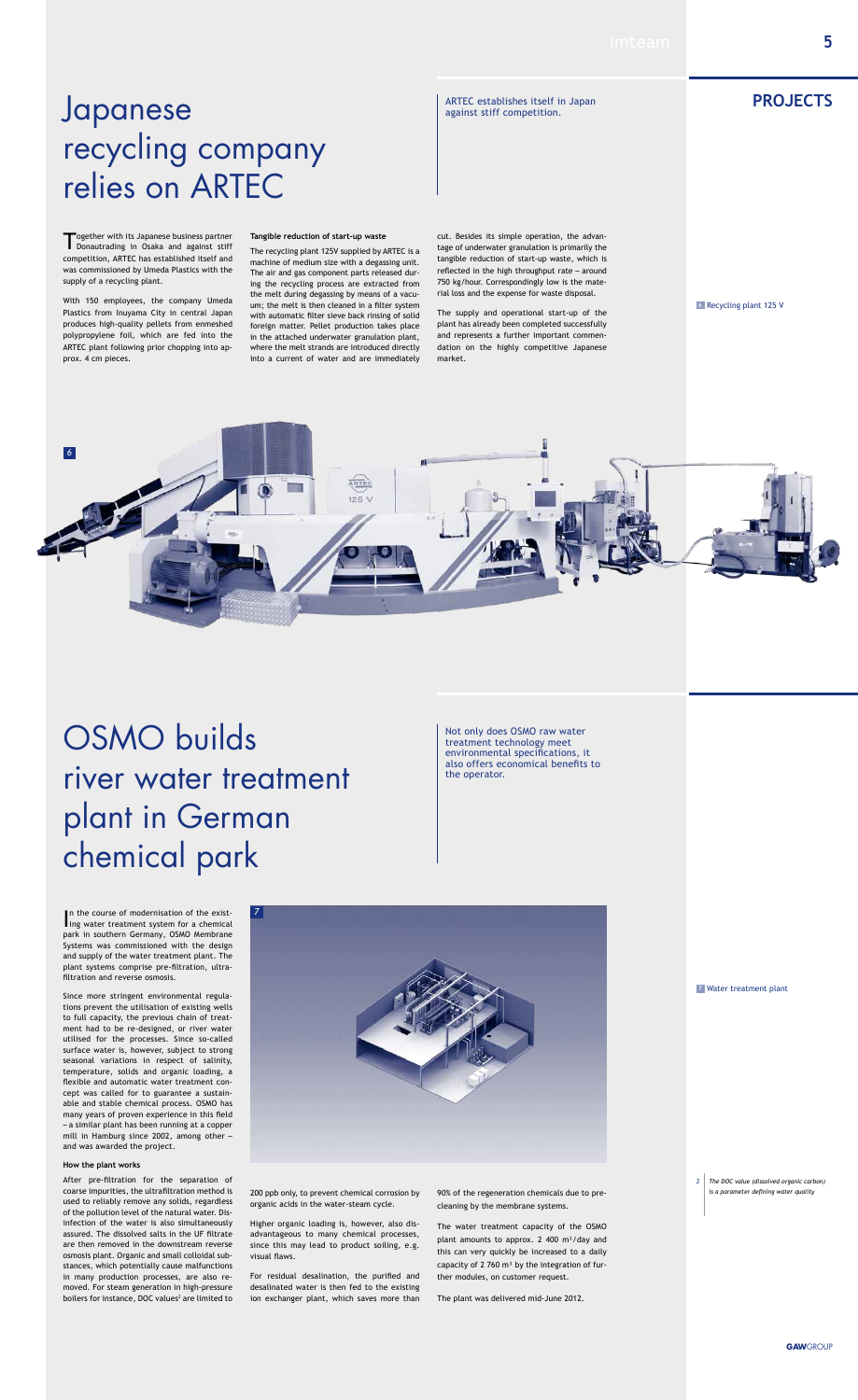*Highlights in 25 years of transport logistics* 



*09/1987 Charter a BAC – ONE 11 Means of transport: aircraft, HGV Scope of delivery/dimensions: Scope of delivery/dimensions: oversize paper rolls Challenge: one of the first charter aircraft dispatched in Graz*



*10/1998 Transport of spray booths from Eisenerz to Graz Means of transport: HGV Scope of delivery/dimensions: Several spray booths in special sizes Challenge: Passing the viaduct near Vordernberg, a matter of centimetres.*



*09/2002 Bleaching chemicals plant from Gratkorn to Russia/Kaliningrad (Cepruss paper factory)*

*Means of transport: Sea-going ship, river boat, flat-bed truck, HGV Scope of delivery/dimensions:*

*30 HGV loads - 8 heavy goods transports with tanks - 1 heavy goods transport of a* 



*transformer*

*Challenge: complete transport logistics planning for a bleaching chemicals plant to Kaliningrad. The special requirements of this project lay in the dimensions of the tanks to be transported; their diameter was 5.2 m and their length 7 m. Furthermore, the removal from storage of the tanks and the transformer from a hangar and the loading of a flat-bed truck were undertaken.*

*06/2008 Flue gas cleaning system from Taiwan to Zwentendorf*

#### *Means of transport:*

*Sea-going ship, river boat, flat-bed truck Scope of delivery/dimensions: 3 heavy goods transports with tanks.*

*(33.00 x 5.80 x 5.80 m 16.30 x 5.00 x 5.00 m 6.30 x 6.50 x 6.50 m)*

Founded in 1987 with an ownership structure<br>of 50% to the Graz fittings factory Pildner-Steinburg GmbH and 50% to Karl and Susanne Frühauf, Spedition Thomas is this year celebrating its 25th anniversary. And the beginnings were modest: the "company building" consisted of an office on the ground floor of the GAW complex and in its first year it generated with just two employees and around 600 consignments a turnover of 7 million Austrian schillings (€ 510,000).

> *Challenge: Three tanks with an overall volume of 1750 m3 and an overall weight of 75 tons had to be brought safely to their destination by different means of transport (seagoing ship, river boat, flat-bed truck). The lead time for the largest transport in the history of the GAWGroup was only 4 months.*



*02/2009 Flue gas cleaning system from Luxemburg to Canada/ Mississauga*

*Means of transport: Flat-bed truck, ship Scope of delivery/dimensions:*

*10 pieces absorber and demister; 6 pieces each 11.70 x 4.31 x 4.80 m: 18,000 kg, 4 pieces each 7.70 x 2.80 x 2.60 m: 2,800 kg Challenge: Transport by means of low-loader trailers overland and transport sleds by sea. The loading of these transport sleds took place using 10 40ft flat-beds to Montreal.* 

*The following projects are currently* 

*in progress:*

- *• Transportation of plastic tanks from Nhava Sheva to Singapore*
- *• Transport comprises 10 tanks with dimensions diameter 8 m, height 10 m*
- *• Transportation of plastic parts from Nhava Sheva to Pirdop/Bulgaria*
- *• Transport comprises 5,500 cbm with Collie widths of up to 6.5 m*

# Spedition Thomas: 25 years of worldwide operation

 $S$  tagnating and falling birth rates and a rise in  $S$  the over 60s age group; the demographic development in the industrialised nations has effects on nearly all spheres of life, in particular on the economy and the employment market. Among other things but primarily for companies in rural areas, the struggle to find the best available workforce is a question of survival.

#### **The expansion**

There was not long to wait for expansion. The order volume increased, the number of employees rose and the office area had to be expanded. In 1997 relocation took place to the newly erected GAW building complex at the southern end of the company site, from where the business still operates today. With the dispatch of around 7,500 international consignments per year, 12 employees generate a turnover of 7 million Euros.

#### **From transporter to complete logistics provider**

After several years purely in the transport business, the freight company ThomLog was founded in 2000 together with a partner and the fields of activity were successively expanded. Today Spedition Thomas is 100% owner of ThomLog and as a complete provider handles logistics services tailored to individual customer requirements far beyond the conventional transport routes. This includes consultancy as regards comprehensive shipping logistics concepts as well as the implementation of these, whether by road – approx. 30 HGVs are available for EU scheduling – rail, air or sea. Cross-Trade transports<sup>3</sup> and customs clearance are included. For customers from plant manufacturing, the steel and pharmaceuticals industries and the automotive sector, activity is primarily in Europe, the USA, Canada, China and Russia.

Since 2011 a partnership has also existed with the project haulier KOG Transport AG, via which the expertise and worldwide resources of the Heavy Lift Group, an international association of heavy goods transport companies, can be accessed. An additional plus as regards

comprehensive customer care.

#### **The future remains in family hands**

After 25 years it is clear: the future development of Spedition Thomas will be shaped significantly by the Frühauf family. Following his business management degree and several years in the banking sector, son Thomas entered the company in early 2012 and recently completed his training as a logistics manager. The expressed aim is to further build the business and double the number of employees and the turnover within 3-5 years.

Over 25 years, Spedition Thomas has developed into a company with international contacts and partners all over the world.

*transport through third countries*

### **FOCUS ON**

#### **Talents: Finding & Binding**

The KRESTA Group tackles this challenge with its own concept. So in the autumn of 2011 the KRESTA industries academy was launched – an academy that promotes the development of talent and skill, positions KRESTA as an attractive employer and strengthens the attractiveness of the commercial location of Lavanttal.

#### **From Summer Camp to MBA course**

The further education provision ranges across all company areas and hierarchy levels – from apprentices and/or trainees through qualified employees to senior staff. Methodically, all programmes are based on a combination of lecture courses, standalone further education elements and on-the-job training and are supported by mentors, where up-and-coming senior staff are offered an in-house MBA course based on the M/O/T<sup>4</sup> . Apprentices in turn have the opportunity to participate in addition to their training in one of the cross-company Summer Camps, in which the themes of key qualifications are examined in depth. The management expertise of the top senior staff are in turn furthered by means of individual and group coaching sessions.

#### **The education forge in Lavanttal**

The first that began their further education at the KRESTA industries academy were the apprentices in September 2011. Starting next is the NEW Generation Leadership MBA Programme in autumn 2012; via the Knowledge Akademie International (KAI), this course is also open to the employees of other companies, primarily from Lavanttal but also from further afield. The long-term objective of the KAI is to position the entire Lavanttal region as an attractive commercial location and thus to offer qualified employees a real alternative to overcrowded urban areas.

*4 School of Management, Organizational Development and Technology at the Alpen Adria University Klagenfurt*

The KRESTA industries academy promotes talent from apprentices to top management and positions the KRESTA Group as an attractive employer. From the autumn of 2012, the education programmes are also open to other companies.

### KRESTA industries academy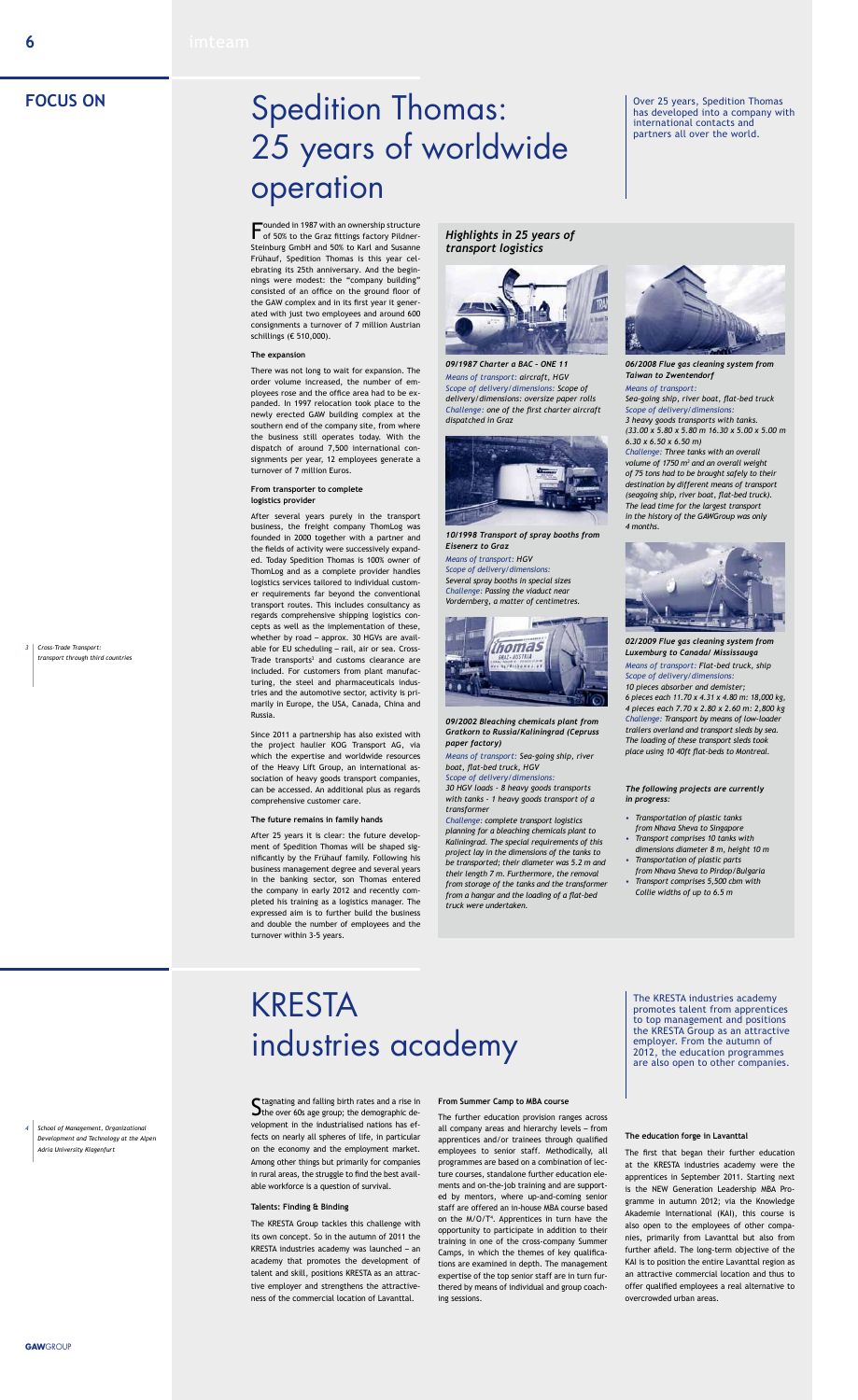### **FOCUS ON**

India counts among the most dynamic Asian<br>economies and is quickly on its way to a world ndia counts among the most dynamic Asian economic peak. Because of economic and political stability and a well-funded, continually growing middle class, in all key industries in the medium term large production capacity bottlenecks and enormous business opportunities for foreign companies are arising. And the fact that Austrian products and technologies are particularly prized in India harbours an additional opportunity – if your presence is felt, for example at trade fairs.

#### **GAW at RISI Indian Seminar and at PAPEREX**

With around 30,000 visitors, PAPEREX is the largest paper industry trade fair in India; it takes place every 2 years in New Delhi. In 15 exhibition halls approx. 500 international and national exhibitors are given the opportunity to showcase themselves and to present new products. So GAW was also on location, on the one hand to greet existing customers such as JK Paper and Century Paper and on the other hand to make first contact with potential new business partners.

Immediately before PAPEREX, the RISI Indian Seminar was held successfully in the events centre of the trade fair grounds. This congress is counted as the largest and most important of the paper and cardboard industry and as one of the main sponsors, GAW employees, already very well versed in the Indian markets, discussed and analysed market prognoses, trends

and sustainability themes for the pulp and paper industry together with high-calibre sector representatives.

#### **ARTEC at Plastindia**

ARTEC is present at Plastindia – the third largest trade fair worldwide of the plastics industry with around 1,800 exhibitors. Besides making around 150 customer contacts, some of which are leading to concrete orders – first projects are already underway – a high-performance

and well-networked trade partner was found to further intensify the handling of the Indian market.

Growth rates of 9% annually and the accompanying rise in plastic use shows the enormous potential expected of India in the next decades for the recycling industry and 100,000 trade fair visitors over 6 days confirms this prognosis. In just a few years India has already advanced to third place internationally for plastic use.

8 Rotor low shear 9 Rotor/Stator high shear 10 VST variable shear

## India in the fast lane

GAW and ARTEC make promising trade fair appearances in India.

**HILL** JUKUNIT

#### 12 Podium discussion at PAPEREX



*8*

Energy efficient dispersal in pigment and cur-tain coating processing is a topic that not only for cost reasons but also on grounds of environmental protection is increasingly drawing the attention of the paper industry and is reason enough for the Technical Paper Foundation in Munich to invite a representative from GAW as a lecturer at a seminar. In the course of his paper, Mr Christian Stine first works out the differences between dispersing and mixing in order to then go into concretely specific GAW applications for energy efficient dispersal, such as the CDS system and the ContiMixer.

#### **Optimising the dry product entry with CDS**

Regardless of whether complex curtain coating recipes are manufactured or pigment slurries with high solids content are dispersed – with the Combined Dispersing System (CDS) an unchanged high slurry stability achieves both the reduction of the dispersant quantity required and a significant energy saving.

This is made possible by a new rotor-stator geometry in combination with the GAW-VST technology<sup>5</sup>, since on the one hand the shear rate during operation is adjusted infinitely to the process requirements and on the other hand the energy input can be adapted to the actual demand throughout the duration of batch processing.



A closed system without air inlet and a constant quality of curtain coating are requirements that must be in place above all during curtain coating

for the dispersal – ideally in combination with low investment costs and a low energy requirement. With its 4-zone system for continual dispersal and processing of curtain coating, the GAW ContiMixer has proven itself here many times.



## Energy efficient dispersal – technical lecture at PTS

The energy efficient processing of complex product recipes is the focus of the paper by Christian Stine, GAW.

11 Modular dispersal heads

*9*

*11*

*10*



*5 The GAW Variable Shear Technology (VST) relies on the infinite adjustability of the rotor-stator overlap during operation.*